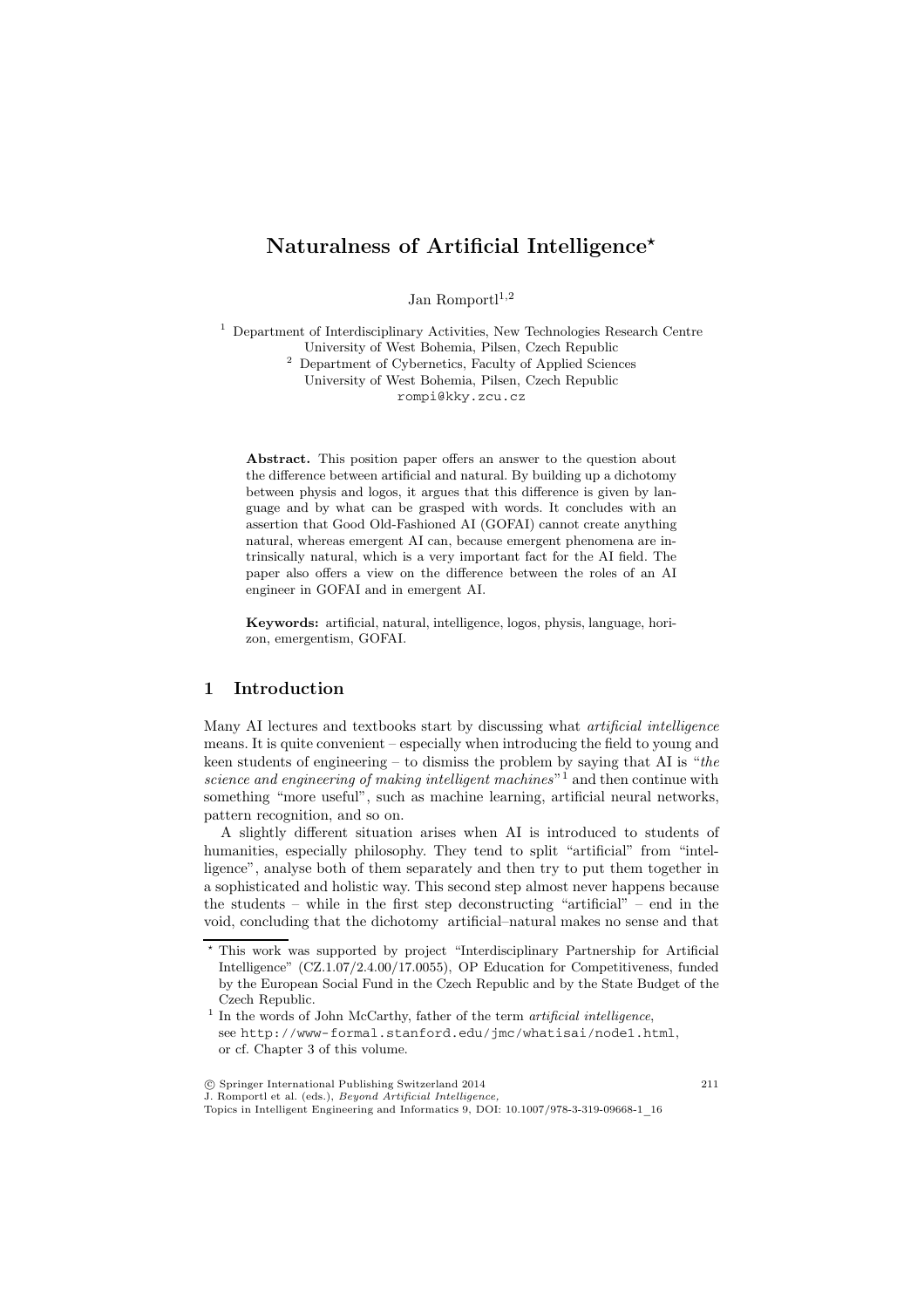#### 212 J. Romportl

there is nothing like *being artificial* or *being natural*. This is fair enough – it can happen to any term of natural language as long as it is attacked so strongly and deconstructed so thoroughly – but what if our world simply asks for a conceptualisation that distinguishes such an important categorical difference which can be seen for example between a plastic bag and a polypore, between city streets and a forest, between a house and a cave, or between an airplane and a bumblebee.

Maybe the artificial–natural dichotomy is not inherent to the world itself. However, it is surely inherent to our world conceptualisation, and above all, maintaining this dichotomy is simply useful, at least much more useful than dismissing it and pretending we do not see the difference (albeit the ability to see the difference does not imply the ability to say the difference).

I will now try to be rather constructive than deconstructive in this chapter and I will offer a possible way of characterising and formalising the distinction between artificial and natural, keeping in mind the usefulness that it should bear. My definition of natural and artificial should be useful for the AI discourse and should help when speaking about the disappearing human–machine divide seen as crossing (in both directions) the border between natural and artificial.

### 2 Human Naturalness

It is not very common to refer to ancient Greek philosophical terms in an engineering publication but here I feel such a step might be fruitful. The two concepts that I would like to bring to attention are physis and logos. In classical philosophy, they usually even do not form the opposites, but contrasting them here makes sense.

Physis is simply nature or naturalness, it is a concept referring to all things that grow on its own, intrinsically, to things that are in and created by the nature. It was used by the Greek god Hermes when he pulled out a plant to show Odysseus its intrinsic way of growth. Logos, on the other hand, means the whole complex and metaphorical concept of speech, meaning, human reason, rationality.

Physis connotates with raw untamed things, growth, procreation, reactivity, wilderness, warmth, dynamics, spontaneity, vortex, chaos, vagueness, mud, dust, rot, worms, turmoil, and also excessive growth (as in cancer). Logos connotates with clarity, purity, intentionality, geometry, logic, cold, statics, copying, algorithm, and also excessive loss (as in Alzheimer's disease).

If we put physis on one side of a continuous, somehow intuitive spectrum, and *logos* on the opposite side then we should put human right in the middle of the spectrum. Metaphorically speaking, human is a being of tension between physis and logos, a being producing and produced by this tension, a being that possesses about the same from both realms. I will try to explain this in more detail later. For now, it is important to note that "being as natural as human" thus means "having the same ability to balance in the equilibrium between physis and logos". Therefore, we would expect also a strong AI to be like this.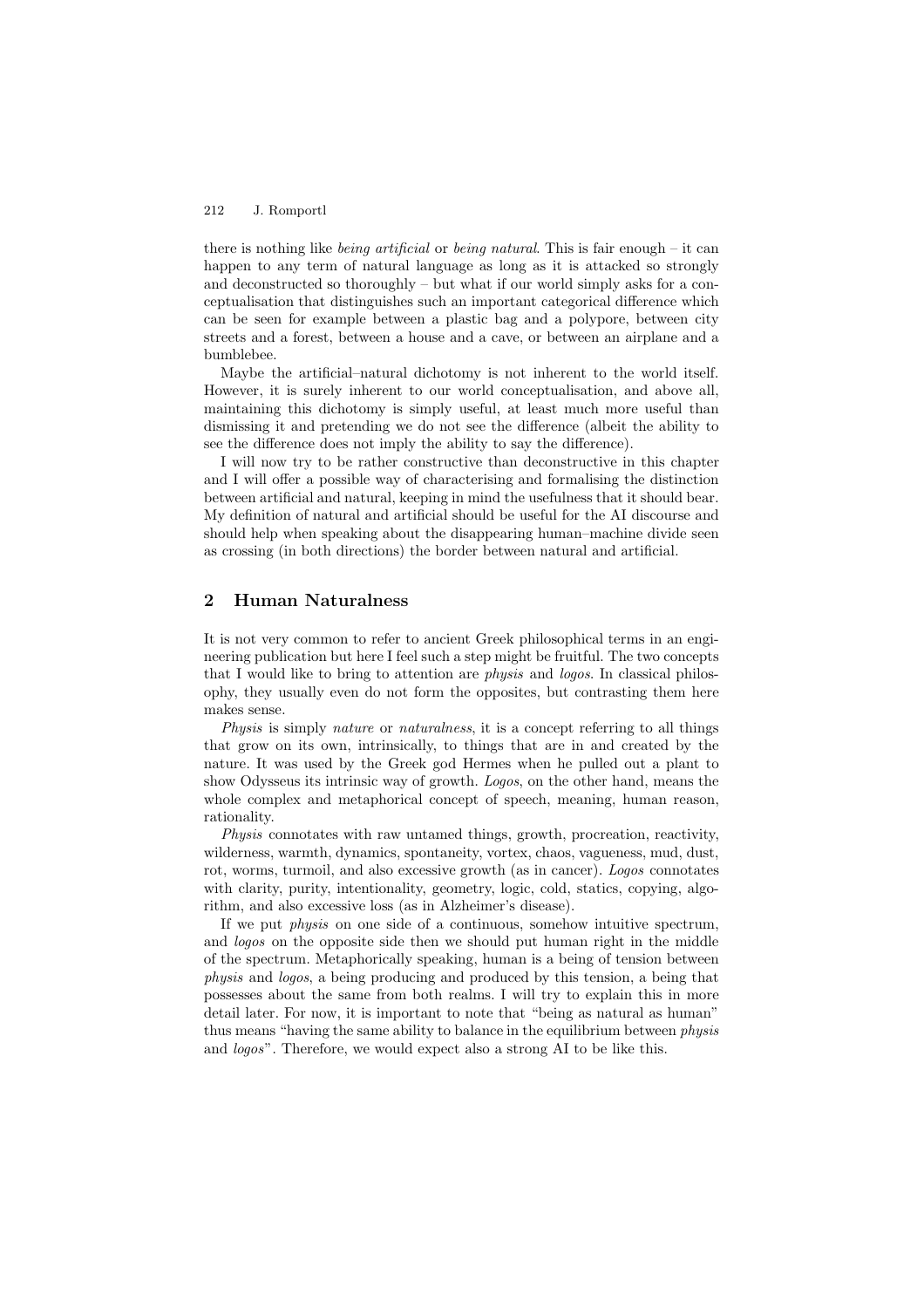Every thing, every object has its share of artificial and natural. There is no object purely natural because the objectness itself is the first trace of artificialisation. Understanding a fragment of reality as an object is a matter of logos and thus it gives the first blow to its pure naturalness. Tools of logos pull out pieces of inherently non-structured physis and construct shapes and objects from them. When Hermes showed the herb, drawing it from the ground to demonstrate its nature, its physis, the physis was already retreating. It was still somehow very strongly there, much more strongly than if Hermes had shown a plastic bag or a transistor, but no more in its pure form because artificiality has already crept in – the herb "being shown" is not the herb "being natural" inseparably in its physis.

What Hermes did, was something very typical for human, or even delimiting for human mind, thought and intelligence. If it were an animal instead of a human, it would not show/objectify/*name* the herb – it would simply transparently share with the herb their "unspoiled" and non-conceptualised physis together. On the other hand, if it were a machine instead of a human, it would operate only with purely symbolical representations completely detached from the intrinsic substance of the herb, and the herb itself would be substituted by a single symbol, or a symbolic representation of its geometrical model, or a symbolic representation of its molecular structure, or something similar. In other words, *logos* dissolves *physis*, and human is – in his nature – a steersman constantly oscillating around this unstable equilibrium where objects appear from the mud of physis before they disappear in the void of logos. We can also see this metaphor as a keen connotation to Wiener's and Ashby's cybernetics.

We can say that a major tool for such steering is *natural language*. Language in general is a long bridge between physis and logos, with deixis and protolanguages close to the bank of physis, formal languages, mathematics, geometry etc. close to the bank of logos, and natural language somewhere in between, where human minds operate. Human naturalness is thus something significantly different from naturalness seen merely as physis – human naturalness is an indivisible and intrinsic combination of natural and artificial, continuously re-enacted by the process of life itself. Therefore, the goal of the research field of Artificial (General) Intelligence is not building physis from logos (that would most likely be impossible) but rather pulling these two realms together and strike a new conscious mind on their frontier – this is probably doable.

## 3 Natural and Artificial Objects

When we use language to further analyse a freshly objectified (shown) object in more detail, we go step by step over this bridge and we start losing more and more of the object's naturalness. The object in itself stays the same but we receive more and more detached abstract concepts. Although such concepts are new objects transferable by means of language, they lose their connections to the inherent givenness of the original object. For example, no human being can describe in words how the root of a herb (or a cloud, a bird's nest, a coral) is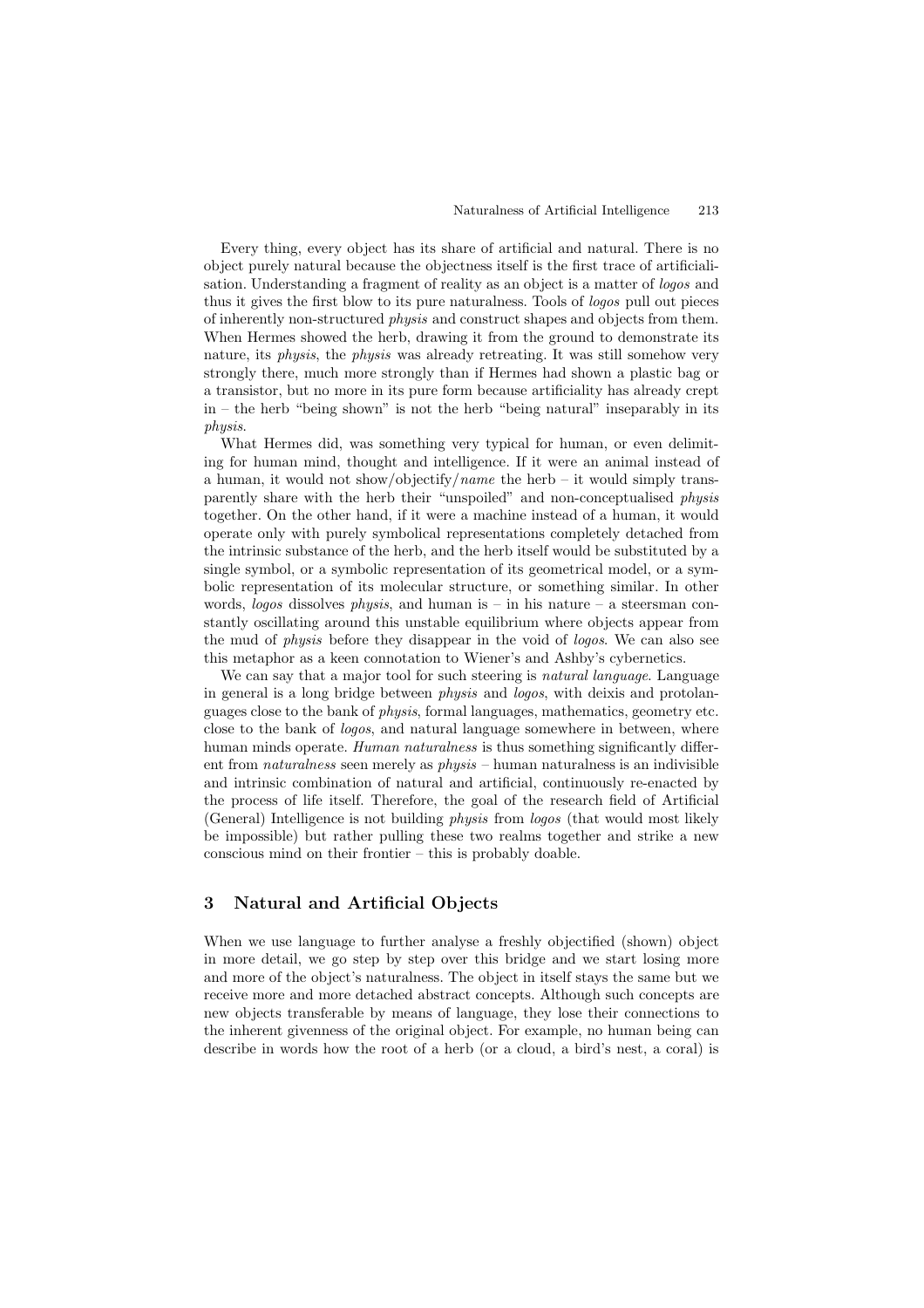#### 214 J. Romportl

exactly. The moment closest to the root's naturalness is when we show it (deixis), and since then the more we say about it in an attempt to fully describe it, the more artificial construct we get. At some point, the length of the description reaches beyond the limit of any human being and becomes manageable only by symbol-processing machines, having no meaning for human while being in this logos domain. For example, a "sentence" with 10 million "words" might be quite a good description of how the root is, but only as long as we interpret it as a 10-megapixel photograph of the root, forgetting everything about the language and humbly returning back to showing the root or at least its image, i.e. back to much more physis-related deixis. The logos-based interpretation of those 10 million symbols (i.e. reading and understanding them one by one) has absolutely no meaning for us.

So what is it natural? Natural is that which defies being captured by language. Naturalness is everywhere where we feel tension between what we wanted to capture by our words and what we really captured. The more tension, the more naturalness we just encountered. Natural is something that we have to abstract away from in order to capture it by language.

On the other hand, artificial is imposed by language – artificial is that whose essence is fully determined by language. The artificial is a language abstraction drawn from the soil of *physis* and attracted by the clarity of *logos*.

Let's imagine an old rustic wooden table. What is artificial about it? That which we can grasp with words: shape and size of its geometrical idealisation, its weight, colour tone, purpose, or perhaps a description of the way it was made by a carpenter with an axe, a saw and a jack plane. However, we cannot describe how exactly it looks, how it feels when being touched, the exact look of its texture and wood structure, its smell.

Now let's imagine a three-legged white round plastic garden table. How to grasp it with words? Just take its designer's drawings and the description of technological aspects of its manufacturing and we have it right in front of us. We do not need to see and touch and feel this table to fully know how and what it really is – hence it is almost completely artificial. Yet even such an artificial thing has something natural about it: various scratches, defects, imperfections, shabbiness, but most importantly its inherent qualia potential that we exploit when we meet the table right here and now. All these aspects defy being captured by words, and therefore are natural.

Apart from what has been said above about the artificial, we can add that the artificial is the means of our language-supported understanding of the world. However, not much more can be said about the artificial itself – the more we say about it, the more we feel that we are loosing its original concept; on the meta-level, the concept of artificiality itself defies being captured by language. Therefore, the concept of artificiality is very much natural itself – and so the artificial is the natural means of our understanding of the world.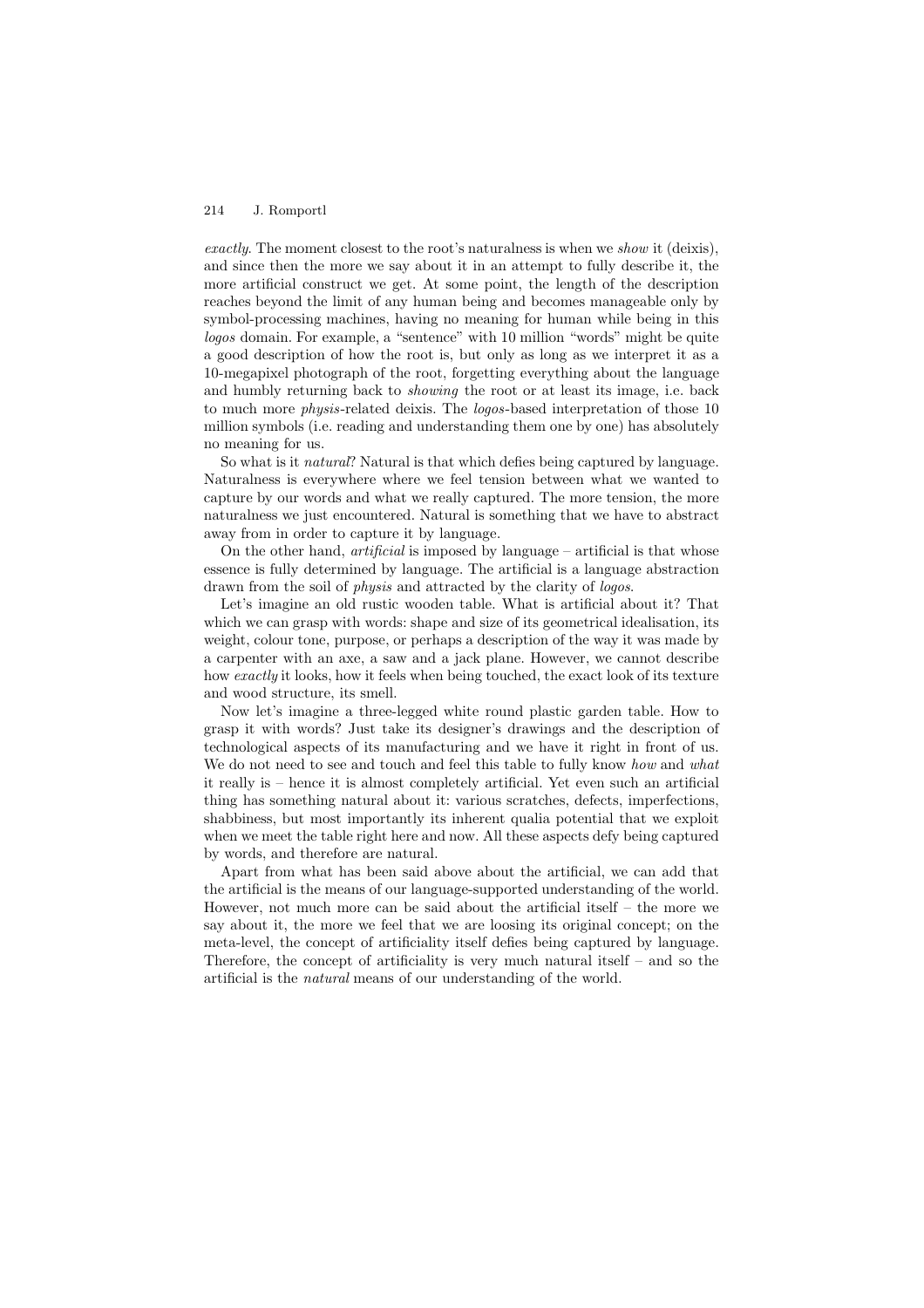#### 4 Emergence and Artificially Built Naturalness

Through language, we can build a conceptualisation scaffolding around the world. We build it step by step, further and further. We know that if we build a floor of the scaffolding, we can add one more. Yet we know that we can never reach the sky; we can never breach the horizon – it would always become the chasing of a rainbow.<sup>2</sup> But – at least we know everything about this logosoriginating scaffolding. We know everything about the world it encompasses, as much as we can know about a landscape from a map: the map is not for feasting one's eyes on the beautiful countryside, but for perfect orientation it is quite enough. The scaffolding itself is very much artificial and can be exemplified for example as a particular domain of a scientific discourse. Those things in the scaffolded world, for which "feasting one's eyes" equals "perfect orientation", are purely artificial. The rest is still more or less pertaining to naturalness – especially the world beyond the horizon where the scaffolding does not reach.

However, what if we insist on building the scaffolding even beyond the horizon? We can construct a machine that will do it for us (just like in case of the aforementioned 10-megapixel photograph). The machine will pile up the scaffolding floors on top of each other so quickly that it will soon reach the sky and even further. But what is such a new scaffolding for us? We still stand where we were before and we know that we will never be able to climb up to the top to see how it looks beyond the horizon. The scaffolding itself thus ceases to be lucid for us anymore and starts to defy being captured by language. Physis strikes back. Physis again finds its way to the part of the world from which it was expelled.

In other words, when complexity of artificially built systems reaches a level on which it becomes impossible to describe them in finite<sup>3</sup> time – to capture them by language – then the wild and chaotic world takes back what belongs to it anyway and those systems start to become natural. Maybe not at once, but naturalness gradually starts to proliferate through them.

This is exactly the trick of emergentism and emergent phenomena. All we need is quantity. Quantity beyond the horizon. A system may consist of purely artificial, perfectly describable, human-made elements. One such an element can be captured by language. Two of them as well. Three, four, five, ... still can be captured by language, hence still artificial. However, if the system consists of 100 billion such mutually interacting elements, it definitely cannot be captured by language – perhaps it can be captured by that super-high scaffolding, but such a scaffolding cannot be captured itself, so it makes no difference. It is just like in sorites, "little-by-little" paradoxes – only there is nothing paradoxical about it; it is simply the phenomenological givenness of how we perceive the world. Physis thus comes back to the system, no matter the artificial in its elements. To put it simply: emergent phenomena are natural, not artificial.

<sup>2</sup> This is actually a rather poetic, informal and intuitive ultra-short introduction to natural infinity, one of the key concepts of Vopěnka's Alternative Set Theory [1, 2].

 $3$  Here 'finite' in the non-standard sense of Vopěnka's Alternative Set Theory, i.e. the opposite of naturally infinite.